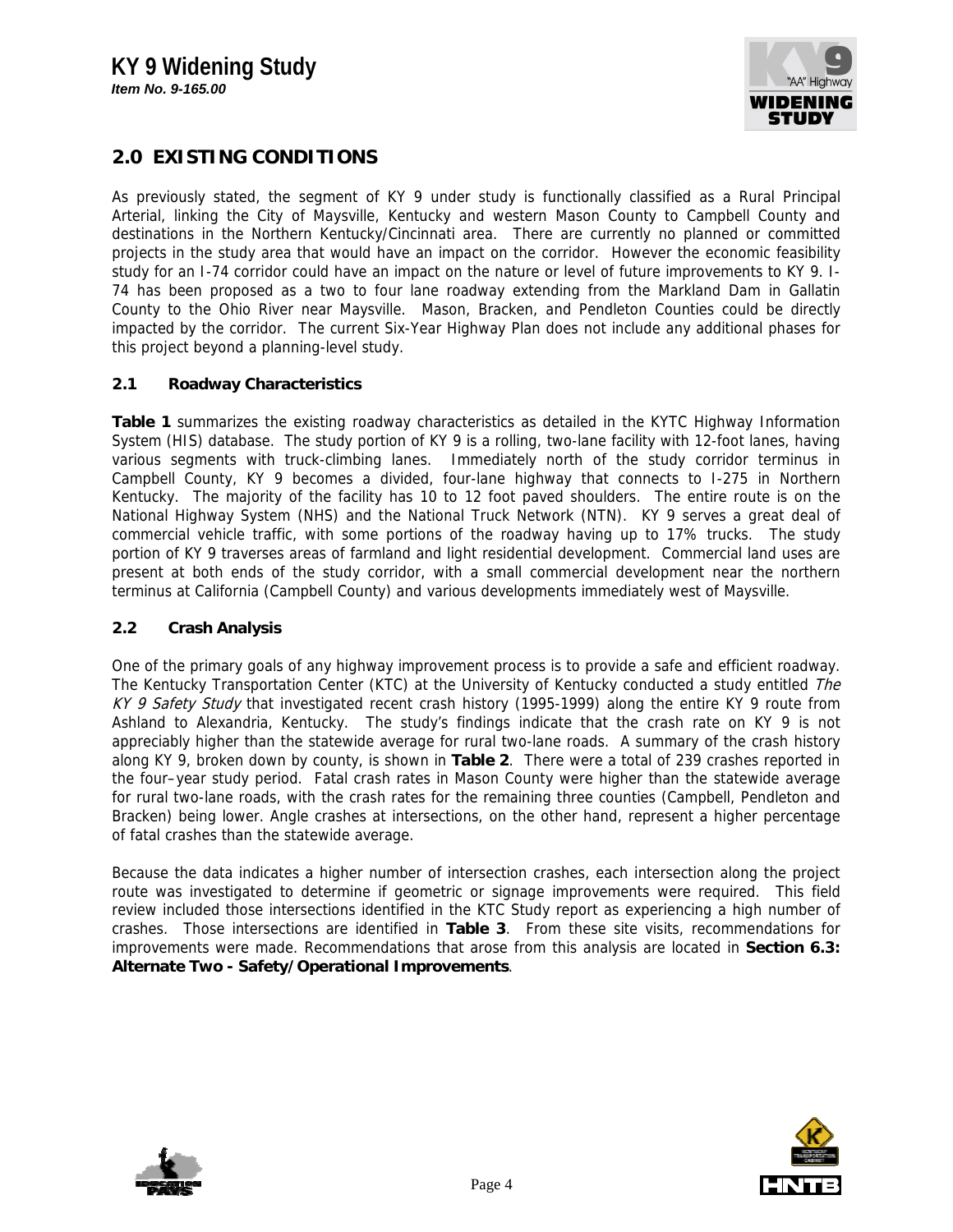

|                        | <b>Functional Classification</b>            | Rural Principal Arterial |  |  |  |
|------------------------|---------------------------------------------|--------------------------|--|--|--|
|                        | State System Class                          | <b>State Primary</b>     |  |  |  |
|                        | <b>Type Road</b>                            | Undivided Highway        |  |  |  |
|                        | Scenic Byway System                         | <b>No</b>                |  |  |  |
| <b>Type of Roadway</b> | National Highway System                     | Yes                      |  |  |  |
|                        | National Truck Network                      | Yes                      |  |  |  |
|                        | Defense Highway                             | Yes                      |  |  |  |
|                        | Truck Weight Class                          | AAA                      |  |  |  |
|                        | <b>Extended Weight System</b>               | Yes                      |  |  |  |
|                        | Average Right-of-Way Width (Feet)           | $75 - 175$               |  |  |  |
|                        | Lane Width (Feet)                           | 12                       |  |  |  |
| Geometrics             | Driving Lanes                               | $2, 2+1$                 |  |  |  |
|                        | Shoulder Width (Feet)                       | $10 - 12$                |  |  |  |
|                        | Percent Passing Sight Distance              | 50-100                   |  |  |  |
|                        | Number of Bridges                           | $\overline{2}$           |  |  |  |
|                        | Type of Terrain                             | Rolling                  |  |  |  |
| <b>Volumes</b>         | Year 2000 Traffic Volume (Vehicles per Day) | $6,140 - 15,900$         |  |  |  |
| <b>Speeds</b>          | Speed Limit (Miles per Hour)                | 55                       |  |  |  |
| Pavement               | Surface Type                                | High Flexible            |  |  |  |
|                        | Last Year Surfaced                          | 1989 - 1990              |  |  |  |

**Table 1: Roadway Characteristics**

|  | Table 2: Annual Crash Rates by County |
|--|---------------------------------------|
|--|---------------------------------------|

| County         | Rate (per 100 MVM) |               |       | <b>Statewide Rate*</b> |               |       | <b>Percent Difference</b> |               |              |
|----------------|--------------------|---------------|-------|------------------------|---------------|-------|---------------------------|---------------|--------------|
|                | Total              | <b>Injury</b> | Fatal | <b>Total</b>           | <b>Injury</b> | Fatal | Total                     | <b>Injury</b> | <b>Fatal</b> |
| Campbell**     | 150                | 40            | 2.51  | 252                    | 89            | 3.1   | $-40.5$                   | $-55.1$       | $-19.0$      |
| Pendleton      | 86                 | 33            | 0.00  | 252                    | 89            | 3.1   | $-65.9$                   | $-62.9$       | $-100.0$     |
| <b>Bracken</b> | 45                 | 17            | 2.37  | 252                    | 89            | 3.1   | $-82.1$                   | $-80.9$       | $-23.5$      |
| Mason**        | 118                | 34            | 3.30  | 252                    | 89            | 3.1   | $-53.2$                   | $-61.8$       | $+6.5$       |

**\* Statewide rate (per 100 Million Vehicle Miles, or MVM) is for two lane roads.**

**\*\* These rates are for all of KY 9 in Campbell and Mason counties, not just the study area.**



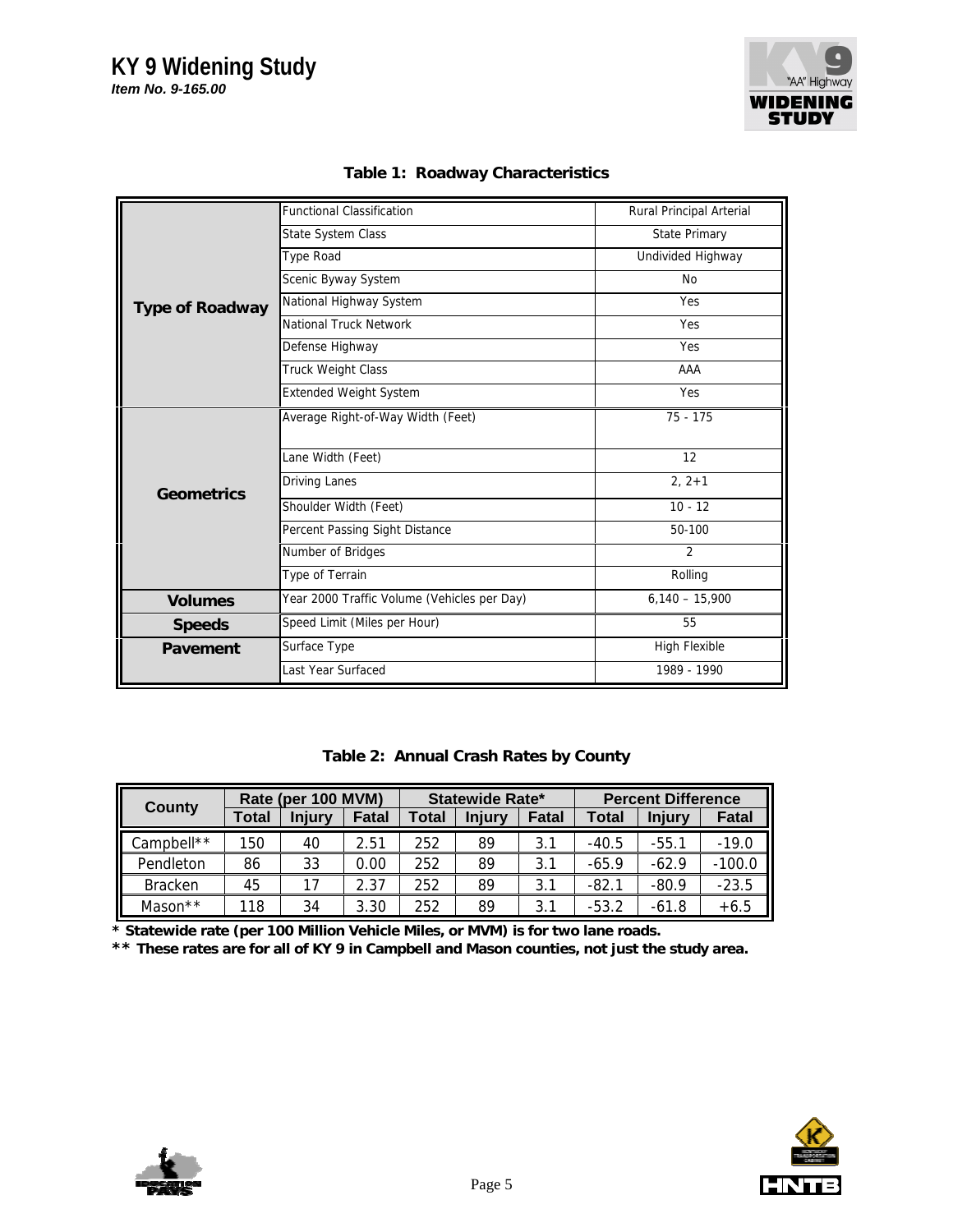

| County         | <b>Intersection</b> | <b>Number of Crashes</b> |  |  |
|----------------|---------------------|--------------------------|--|--|
| Pendleton      | New Hope            |                          |  |  |
|                | KY 875              |                          |  |  |
| <b>Bracken</b> | KY 19               |                          |  |  |
|                | Slack Pike          |                          |  |  |
| Mason          | KY 10               |                          |  |  |
|                | KY 435              |                          |  |  |

#### **Table 3: Intersections Having the Highest Number of Crashes between 1995 and 1999**

### **2.3 Traffic Volume and Level of Service**

In order to evaluate traffic volumes and level of service, KY 9 was divided into 10 segments within the corridor. **Table 4** describes each of the these segments and also lists the 2025 traffic volume forecasts for KY 9 as estimated by HNTB based on an annual growth rate of 3.1%. The table also includes 2000 traffic volumes, as counted or estimated by the KYTC Division of Planning. The 2000 estimates are included to provide a baseline for the determination of 2000-2025 annual growth rates.

| <b>KY 9 Segments (Mileposts)</b>                                                              | $2000^1$ | $2025^2$ |
|-----------------------------------------------------------------------------------------------|----------|----------|
| <b>Segment A: West Ivor Road to Campbell/Pendleton</b><br>County Line (0.691 - 0.000)         | 8,420    | 18,100   |
| Segment B: Campbell/Pendleton County Line to<br>Pendleton/Bracken County Line (4.339 - 0.000) | 7,630    | 16,400   |
| Segment C: Pendleton/Bracken County Line to KY 1109<br>$(19.857 - 13.585)$                    | 8,800    | 18,900   |
| Segment D: KY 1109 to KY 1159 (13.585 - 10.259)                                               | 8,010    | 17,200   |
| Segment E: KY 1159 to Augusta-Berlin Road<br>$(10.259 - 9.449)$                               | 7,360    | 15,800   |
| Segment F: Augusta-Berlin Road to KY 19 (9.449 -<br>5.546                                     | 8,490    | 18,200   |
| Segment G: KY 19 to Bracken/Mason County Line<br>$(5.546 - 0.000)$                            | 5,720    | 12,300   |
| Segment H: Bracken/Mason County Line to Walton Pike<br>Road (17.402 - 17.154)                 | 5,720    | 12,300   |
| <b>Segment I: Walton Pike Road to KY 435 (17.154 -</b><br>14.926)                             | 5,870    | 12,600   |
| Segment J: KY 435 to KY 10 (14.926 - 13.987)                                                  | 6,700    | 14,400   |

#### **Table 4: Traffic Volume Forecasts**

1. Source: KY Transportation Cabinet Highway Information System (HIS) Database

2. Source: HNTB Corporation



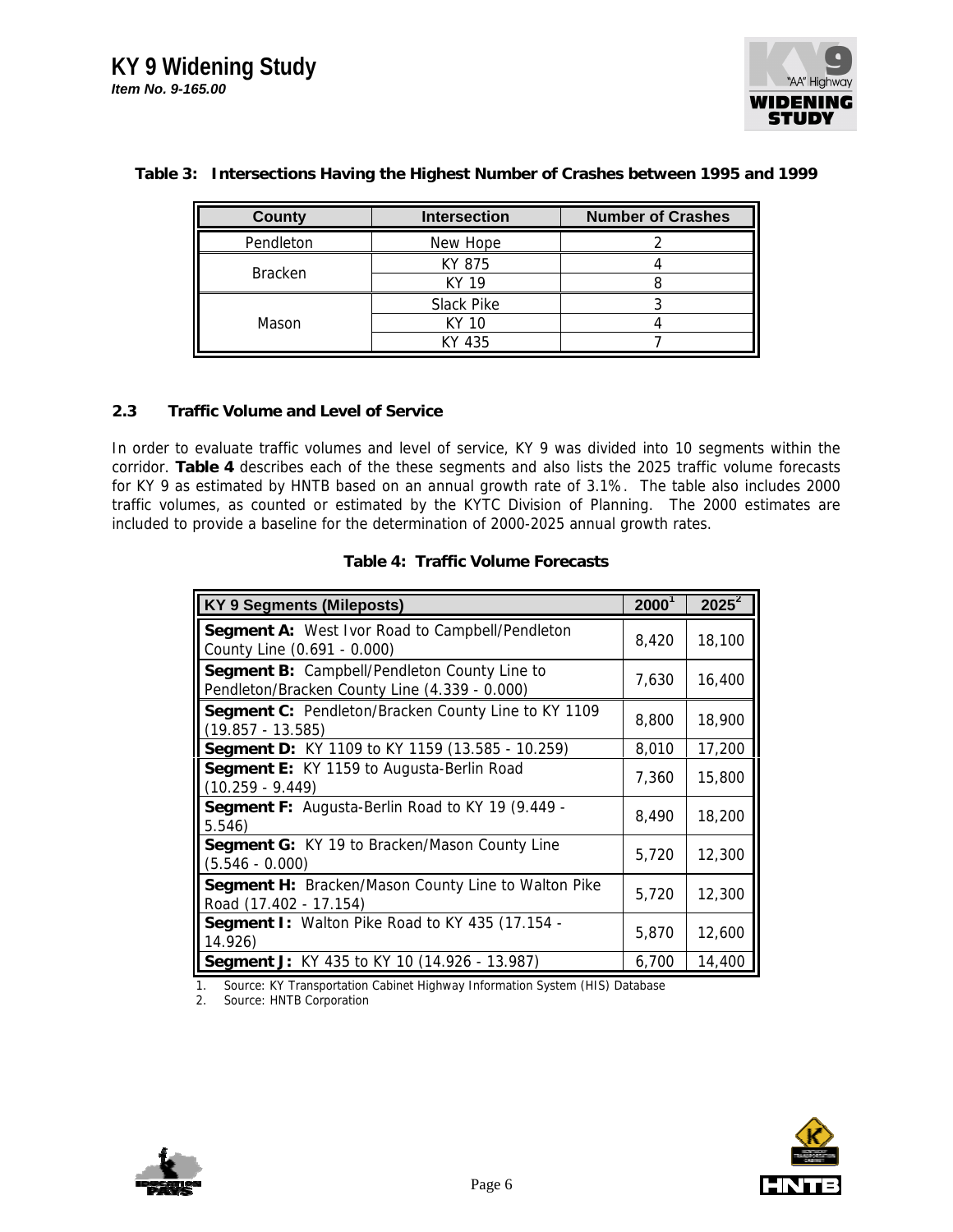# **KY 9 Widening Study**





The existing (Year 2000) and forecasted 2025 traffic volumes are shown graphically in **Figure 2**. In Campbell County, the daily volume forecast is 18,100 vehicles per day. The forecast for the Pendleton County segment is 16,400. The highest 2025 traffic volume (18,900 vehicles per day) expected for KY 9 is on the segment from the Pendleton/Bracken County line to KY 1109 in Bracken County. For the other segments in Bracken County, the 2025 daily volume forecasts range from 12,300 to 18,200 vehicles per day. For Mason County, the forecasts range from 12,300 to 14,400.

Using the 2025 traffic forecasts and the 2000 traffic volumes, existing and future Level of Service (LOS) was calculated. Level of Service is an alphabetic description of the traffic flow for a roadway segment. Similar to school letter grades, calculated values range from LOS A with completely free flowing traffic to LOS F with severely congested traffic. From the results, which are summarized in **Table 5**, it is apparent that the roadway is currently approaching capacity. Segments A-D, corresponding to the study portion between the project terminus in Campbell County and KY 1159 in Bracken County, and Segment F (Augusta-Berlin Road to KY 19 in Bracken County), currently operate at LOS E, suggesting that the segments experience periods of heavy congestion. The remainder of the study corridor operates at LOS D with moderate congestion. With respect to future capacity, only segments G, H and I have a 2025 LOS value better than F. All other segments result in a LOS F. These results show the current highway will not be able to support 2025 Design Year traffic, evidenced by the LOS F (indicating severe congestion) on over 72% of the corridor.



**FIGURE 2 - EXISTING AND 2025 TRAFFIC VOLUMES**



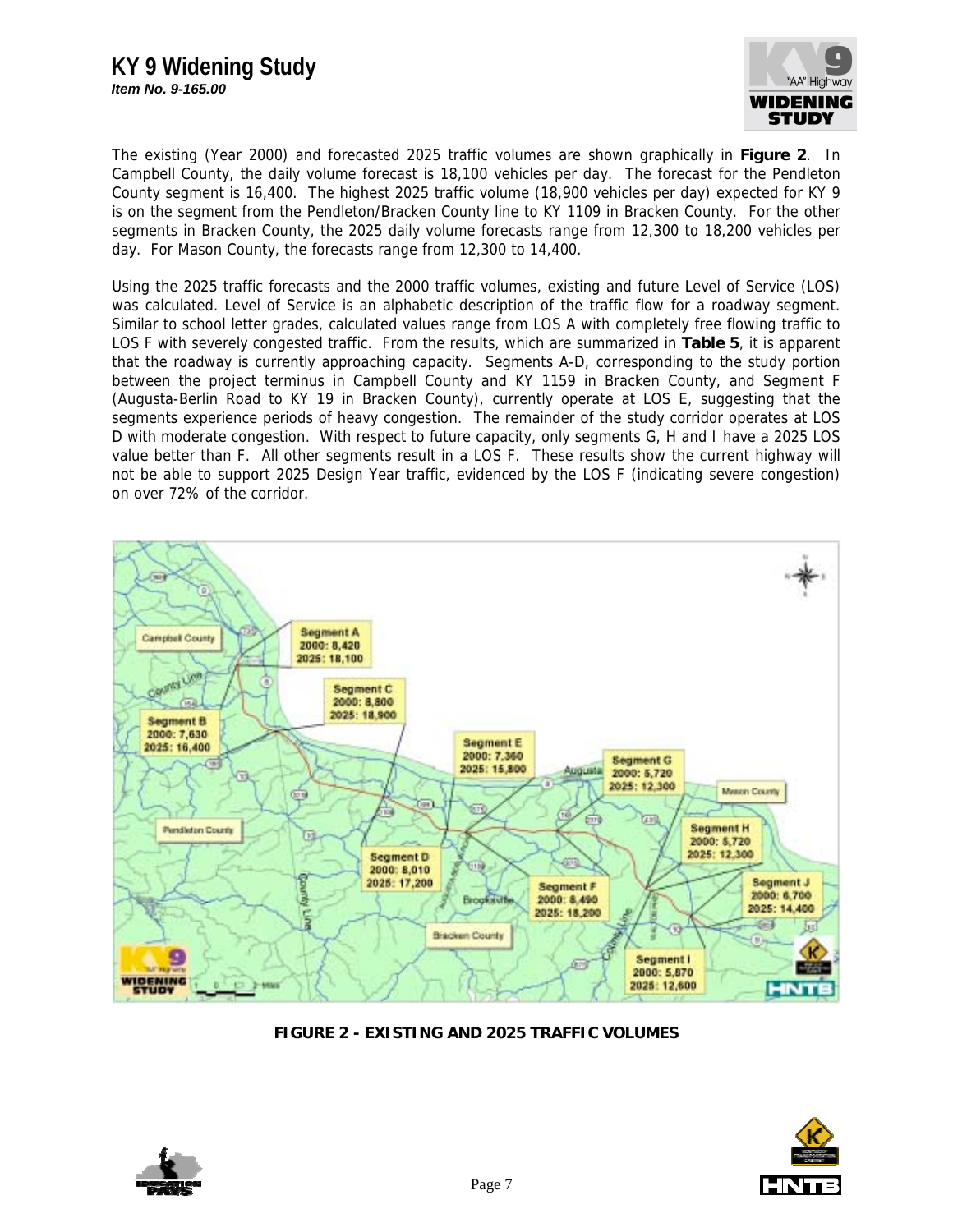

## **Table 5: Level of Service (LOS) Analysis**

| Year |     |  | Segment |  |  |
|------|-----|--|---------|--|--|
|      | . . |  |         |  |  |
| 2000 |     |  |         |  |  |
| 2025 |     |  |         |  |  |

# **3.0 KENTUCKY TRANSPORTATION CABINET, PUBLIC AND AGENCY INPUT**

### **3.1 Project Team Meetings**

Five (5) Project Team Meetings were held during the course of the study. The purpose of the first meeting was to discuss the project and gain information about known issues and concerns. At the second team meeting, the results of the first public information meeting and potential alternatives were discussed. The second and third team meetings dealt basically with preparations for the second round of public meetings. The third team meeting also included a presentation of the refined alternates. The fourth team meeting was used to review public comments and develop a final recommendation. The fifth and final Team meeting was held to discuss the final recommendation and to prioritize possible construction sections. Meeting minutes for each of the team meetings are included in **Appendix A.**

#### **3.2 Local Official and Stakeholder Input**

At two sets of meetings with stakeholders and local officials, the attendees were encouraged to complete a comment form and return it to the study team for consideration in the development of alternates. Twenty-one (21) comment forms from these meetings were received, and are included in **Appendix B**. Individuals and officials representing the following agencies and companies provided comments:

- Bracken County Schools
- **Bray Trucking Inc.**
- **Castellini Companies**
- **City of Maysville**
- **Pendleton County Planning Commission**
- City of Falmouth
- **University of Kentucky Cooperative Extension/Tourism Interest**
- **Mason County**
- **Bracken County EMS**
- **KY State Senator Ed Miller**
- **Maysville / Mason County Emergency Management**
- **Pendleton County Sheriff / Emergency Management**
- **Eastern Campbell County Volunteer Fire Department**
- **Maysville Industrial Development**
- **Kentucky State Representative Mike Denham**

The attendees were asked to identify the perceived problems and offer possible solutions. Recommendations included: providing better enforcement to minimize dangerous driving (including



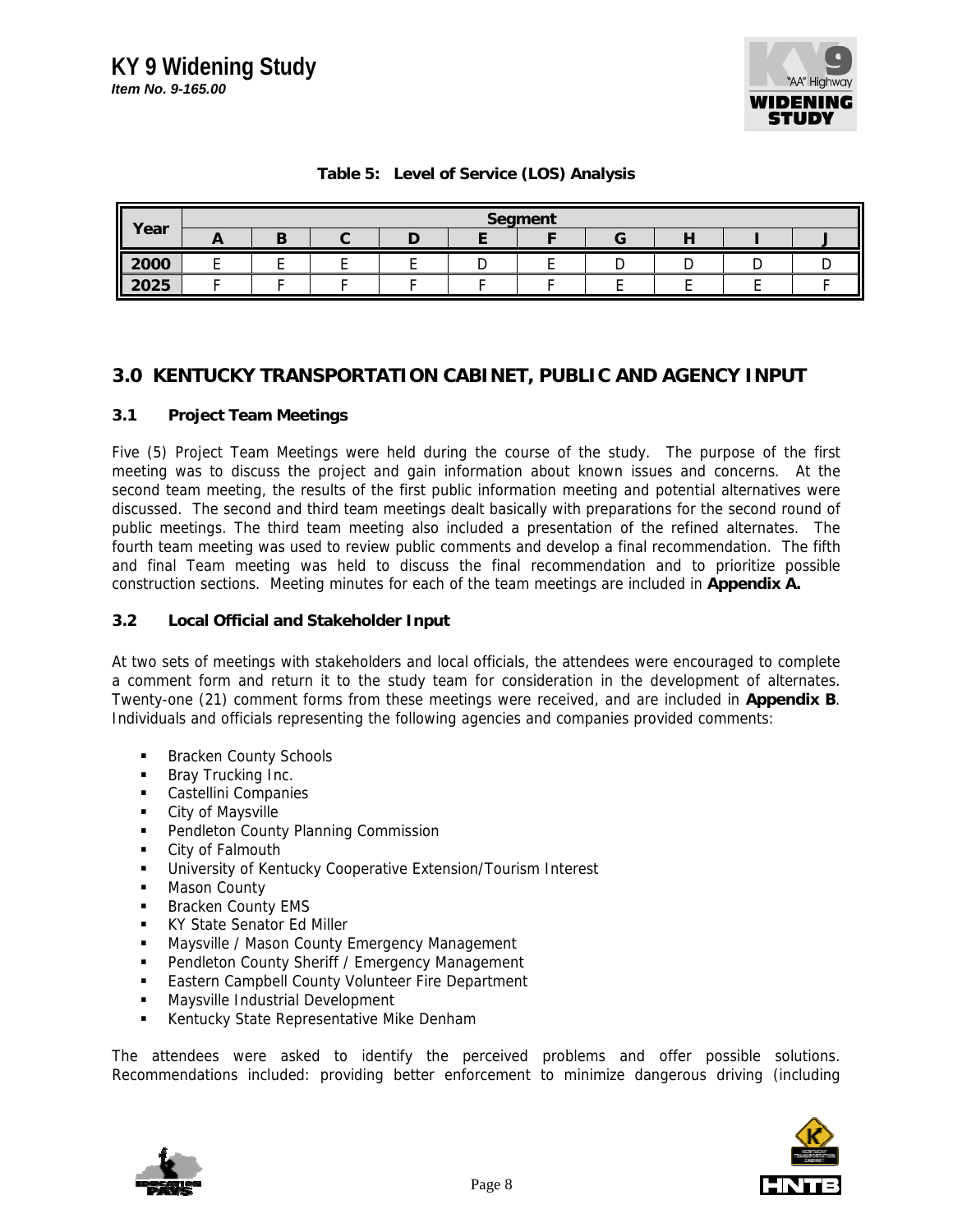

speeding); adding turn lanes, acceleration lanes and "stop ahead" signs to increase safety at intersections; relocating guardrail to improve sight distance; providing a limited access facility with ramps to increase intersection safety; adding signs and lengthening slow/truck climbing lanes to improve merging; relocating stop signs further back on side roads; improving driveway markings; installing a divider along the highway; improving lighting at intersections; providing advance warning of intersections with flashing lights; and adding more/longer passing lanes.

The attendees were also asked to identify locations where they had specific concerns. The following locations were mentioned:

- **KY 1996 intersection**
- Slack Pike/Gas Station area
- KY 19 intersection (several responses)
- **Dutch Road area**
- **KY 1449 intersection**
- **KY 1237 Rootsville intersection**
- KY 735 (needs signing to warn of fire trucks entering the road)
- All passing lanes

Other comments included the problems with fog (particularly relative to school bus traffic), concerns over increasing truck traffic, and the need to educate drivers on proper merging and existing laws.

#### **3.3 Public Involvement**

Two public information meetings were conducted as part of the public involvement process. The meetings were hosted by the KYTC-Division of Planning, District 6 (Covington), District 9 (Flemingsburg) and HNTB Corporation.

The intent of these meetings was to accomplish the following:

- To let the community know about the study
- $\blacksquare$  To identify and address community concerns and issues
- To identify sensitive areas that should be avoided
- To explore alternatives and discuss impacts
- To create a project that benefits the community and gains its support

The first public involvement meeting, involving a formal presentation of the study, was held in the Bracken County High School on July 12, 2001. Approximately 70 people were in attendance, excluding Cabinet and Consultant personnel. Attendees were asked to assist in the confirmation of existing conditions and to express any concerns that they had relative to potential improvements or the need for improvements to KY 9.

An informal "tent meeting" format was adopted for the second public meeting, held over two days on September 25, 2001 and September 26, 2001. One day was spent at a gasoline station on each end of the corridor, allowing the public to stop by and browse the information informally as they re-fueled their